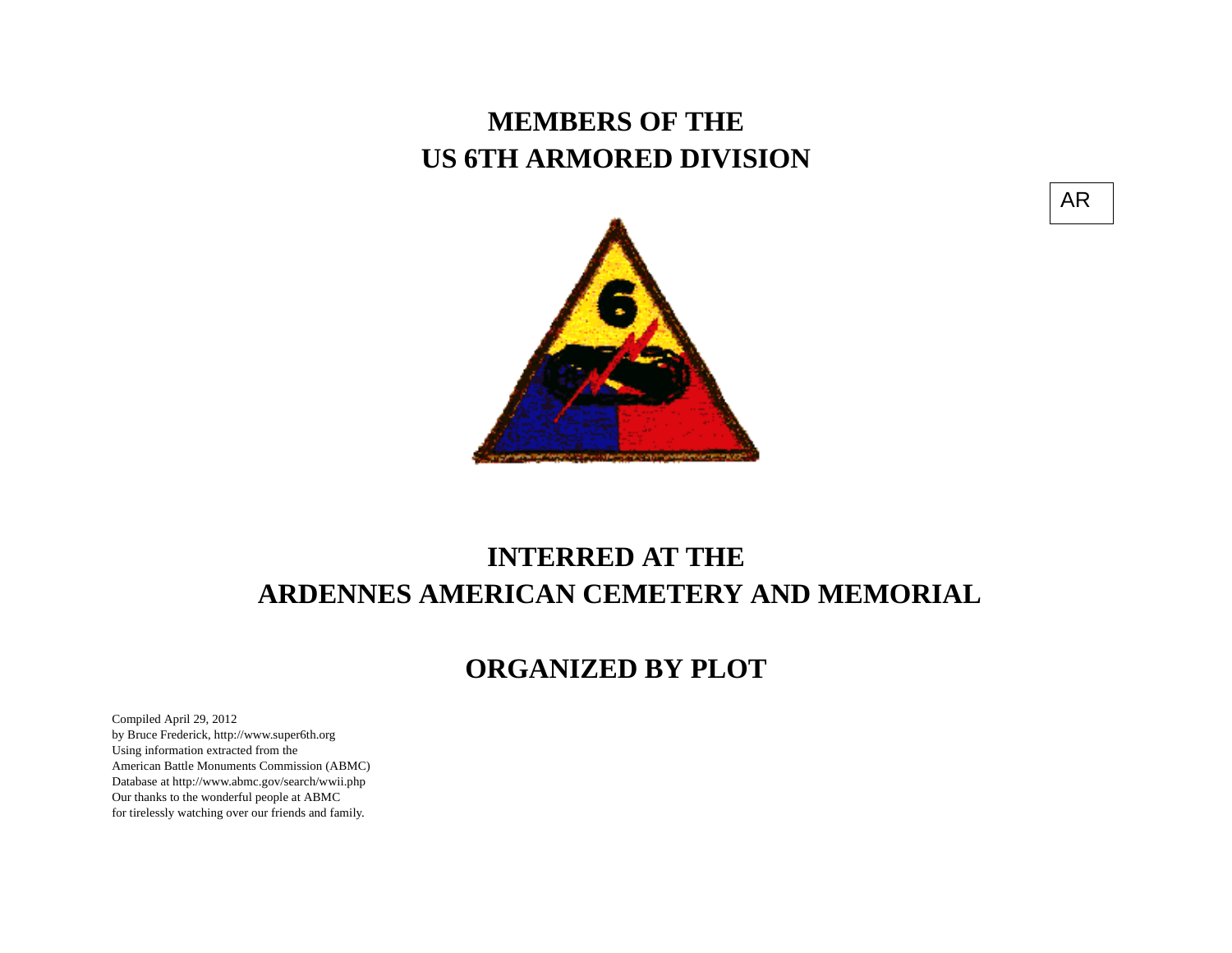| <b>Name</b>                           | <b>Unit</b>      | <b>Rank</b>      | <b>Ser No</b> | <b>State</b> | Date of<br><b>Death</b> | <b>Plot</b>    | <b>Row</b>     | <b>Grave</b>   | <b>Cem</b> |
|---------------------------------------|------------------|------------------|---------------|--------------|-------------------------|----------------|----------------|----------------|------------|
| <b>WALLS OF THE</b><br><b>MISSING</b> |                  |                  |               |              |                         |                |                |                |            |
| <b>BAILEY CHARLES A</b>               | 69 TANK          | <b>PVT</b>       | 35674235      | KY           | $16$ -Jan-45            | $\overline{0}$ | $\overline{0}$ | $\overline{0}$ | AR         |
| <b>BECKWITH JOHN H</b>                | 15 TANK          | <b>CPL</b>       | 31234167      | MA           | $2-Jan-45$              | $\overline{0}$ | $\mathbf{0}$   | $\Omega$       | AR         |
| <b>BLUNT WILLIAM A</b>                | <b>128 FA BN</b> | <b>SGT</b>       | 20340752      | MD           | $16$ -Jan-45            | $\overline{0}$ | $\Omega$       | $\Omega$       | AR         |
| <b>COOKSON WESLEY J</b>               | 69 TANK          | <b>PFC</b>       | 32290774      | <b>CT</b>    | $4-Jan-45$              | $\overline{0}$ | $\theta$       | $\theta$       | AR         |
| HAFFNER ALVIN E                       | 68 TANK          | <b>PFC</b>       | 37550629      | MN           | $4-Jan-45$              | $\overline{0}$ | $\overline{0}$ | $\overline{0}$ | AR         |
| LITTLE JOHN W                         | 68 TANK          | <b>PFC</b>       | 33179442      | MD           | 8-Jan-45                | $\overline{0}$ | $\mathbf{0}$   | $\theta$       | AR         |
| MUSTARD JOHN C                        | 15 TANK          | <b>PFC</b>       | 35352120      | IN           | $3-Jan-46$              | $\overline{0}$ | $\mathbf{0}$   | $\theta$       | AR         |
| PELZER HENRY L                        | 69 TANK          | 2LT              | O-542566      | IA           | $4-Jan-45$              | $\overline{0}$ | $\Omega$       | $\theta$       | AR         |
| <b>REED CLEM L</b>                    | 69 TANK          | TEC <sub>5</sub> | 35375575      | WV           | $2-Aug-44$              | $\overline{0}$ | $\theta$       | $\theta$       | AR         |
| <b>SCHUYLER JOHN D JR</b>             | 68 TANK          | SGT              | 32291339      | NY.          | 8-Jan-45                | $\overline{0}$ | $\overline{0}$ | $\overline{0}$ | AR         |
| <b>PLOT: A</b>                        |                  |                  |               |              |                         |                |                |                |            |
| <b>GARRITY FRANK A</b>                | 9TH AIB          | TEC <sub>5</sub> | 32249402      | <b>NY</b>    | 17-Dec-44               | $\mathbf{A}$   | 10             | 15             | AR         |
| <b>CHESSER JAMES W SR</b>             | 44 AIB           | <b>PFC</b>       | 44038832      | <b>GA</b>    | 24-Apr-45               | $\mathbf{A}$   | 36             | 41             | AR         |
| <b>PLOT: B</b>                        |                  |                  |               |              |                         |                |                |                |            |
| No Sixers are interred in Plot B      |                  |                  |               |              |                         |                |                |                |            |
| <b>PLOT: C</b>                        |                  |                  |               |              |                         |                |                |                |            |
| WRIGHT EUGENE L                       | 25 ENGR          | <b>PVT</b>       | 17008740      | AR           | 19-Nov-44               | $\mathcal{C}$  | 13             | 54             | AR         |
| WILLIAMS CHARLES H                    | 231 FA BN        | <b>PVT</b>       | 38232399      | TX           | 1-Aug-44                | $\mathbf C$    | 11             | 27             | AR         |

**Table 1: 6th Armored Division Graves at Ardennes, by Plot**